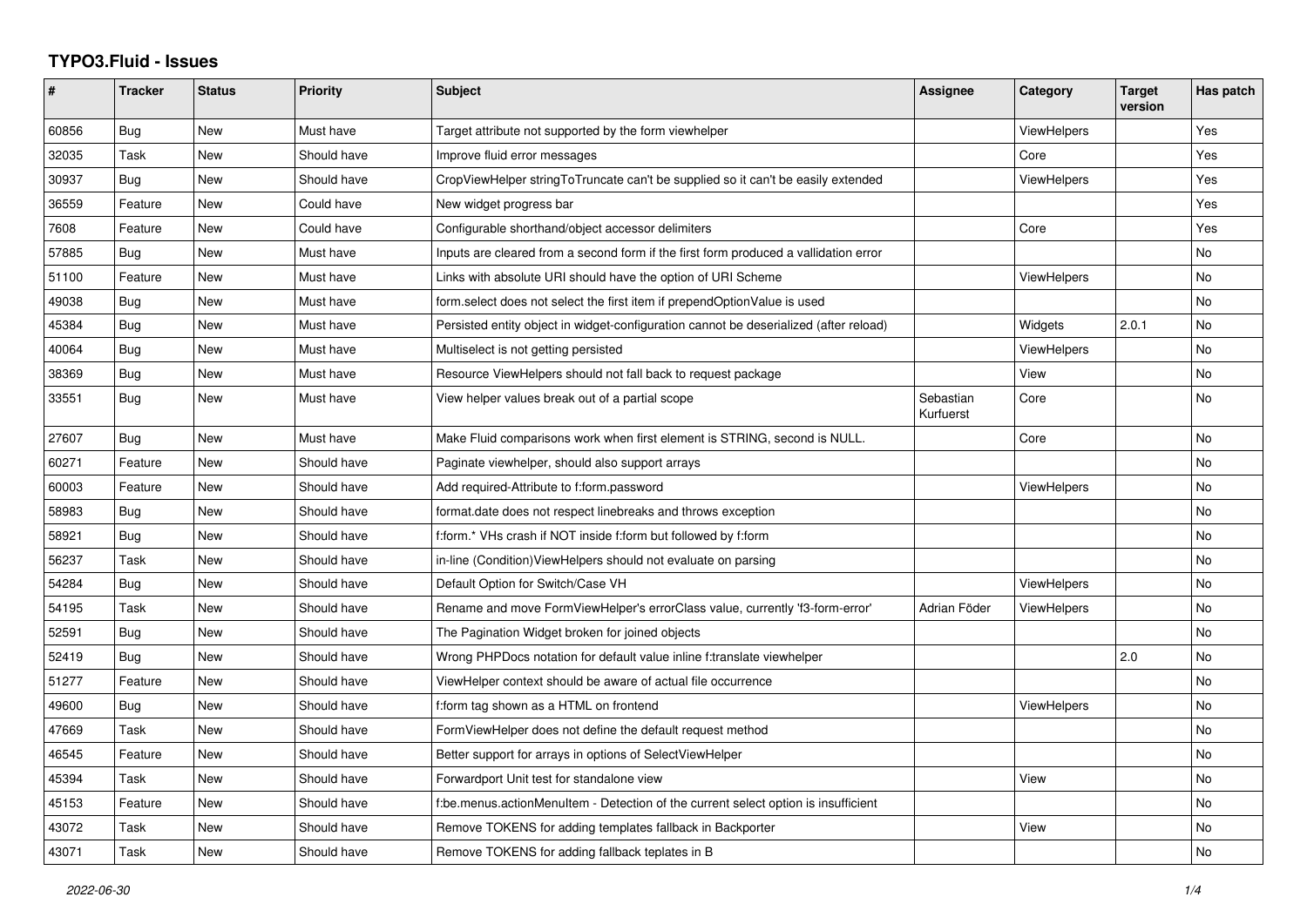| ∦     | <b>Tracker</b> | <b>Status</b> | <b>Priority</b>      | <b>Subject</b>                                                                                              | <b>Assignee</b>        | Category           | <b>Target</b><br>version | Has patch |
|-------|----------------|---------------|----------------------|-------------------------------------------------------------------------------------------------------------|------------------------|--------------------|--------------------------|-----------|
| 42743 | Task           | New           | Should have          | Remove inline style for hidden form fields                                                                  |                        |                    |                          | No        |
| 42397 | Feature        | New           | Should have          | Missing viewhelper for general links                                                                        |                        |                    |                          | No        |
| 40081 | Feature        | New           | Should have          | Allow assigned variables as keys in arrays                                                                  |                        |                    |                          | No        |
| 39990 | Bug            | New           | Should have          | Same form twice in one template: hidden fields for empty values are only rendered<br>once                   |                        | Core               |                          | No        |
| 39936 | Feature        | <b>New</b>    | Should have          | registerTagAttribute should handle default values                                                           |                        | ViewHelpers        |                          | No        |
| 38130 | Feature        | New           | Should have          | Checkboxes and multiple select fields should have an assignable default value                               |                        |                    |                          | No        |
| 37619 | <b>Bug</b>     | New           | Should have          | Fatal Error when using variable in name attribute of Section ViewHelper                                     |                        | ViewHelpers        |                          | No        |
| 37095 | Feature        | New           | Should have          | It should be possible to set a different template on a Fluid TemplateView inside an<br>action               | Christopher<br>Hlubek  |                    |                          | No        |
| 36655 | <b>Bug</b>     | New           | Should have          | <b>Pagination Links</b>                                                                                     |                        | Widgets            |                          | No        |
| 36410 | Feature        | New           | Should have          | Allow templates to send arguments back to layout                                                            |                        | ViewHelpers        |                          | No        |
| 33215 | Feature        | New           | Should have          | RFC: Dynamic values in ObjectAccess paths                                                                   |                        |                    |                          | No        |
| 31955 | Feature        | <b>New</b>    | Should have          | f:uri.widget                                                                                                |                        | Widgets            |                          | No        |
| 28554 | <b>Bug</b>     | New           | Should have          | (v4) implement feature flag to disable caching                                                              |                        |                    |                          | No        |
| 28553 | <b>Bug</b>     | New           | Should have          | improve XHProf test setup                                                                                   |                        |                    |                          | No        |
| 28552 | Bug            | New           | Should have          | (v5) write ViewHelper test for compiled run; adjust functional test to do two passes<br>(uncached & cached) |                        |                    |                          | No        |
| 28550 | Bug            | New           | Should have          | (v4) make widgets cacheable, i.e. not implement childnodeaccess interface                                   |                        |                    |                          | No        |
| 28549 | Bug            | New           | Should have          | make widgets cacheable, i.e. not implement childnodeaccess interface                                        |                        |                    |                          | No        |
| 12863 | <b>Bug</b>     | New           | Should have          | Attributes of a viewhelper can't contain a '-'                                                              | Sebastian<br>Kurfuerst | Core               |                          | No        |
| 10911 | Task           | New           | Should have          | Tx_Fluid_ViewHelpers_Form_AbstractFormViewHelper->renderHiddenIdentityField<br>should be more reliable      |                        | ViewHelpers        |                          | No        |
| 8648  | Bug            | New           | Should have          | format.crop ViewHelper should support all features of the crop stdWrap function                             |                        | ViewHelpers        |                          | No        |
| 3481  | Bug            | New           | Should have          | Use ViewHelperVariableContainer in PostParseFacet                                                           |                        | Core               |                          | No        |
| 62346 | Feature        | New           | Could have           | f:comment should have high precende                                                                         |                        | Core               | 3.x                      | No        |
| 60181 | Feature        | New           | Could have           | Caching mechanism for Fluid Views/Templates                                                                 |                        | View               |                          | No        |
| 34309 | Task           | New           | Could have           | Unknown ViewHelpers cause exception - should be handled more graceful                                       |                        | <b>ViewHelpers</b> |                          | No        |
| 30555 | Feature        | New           | Could have           | Make TagBuilder more extensible                                                                             |                        | Core               |                          | No        |
| 10472 | Feature        | New           | Could have           | Fluid Standalone distribution                                                                               |                        | Core               |                          | No        |
| 3725  | Feature        | New           | Could have           | CSS Engine                                                                                                  | Christian Müller       | ViewHelpers        |                          | No        |
| 26664 | Task           | New           | Won't have this time | Clean up Form ViewHelpers                                                                                   |                        | ViewHelpers        |                          | No        |
| 26658 | Task           | New           | Won't have this time | Make Form ViewHelpers consistent                                                                            |                        | ViewHelpers        |                          | No        |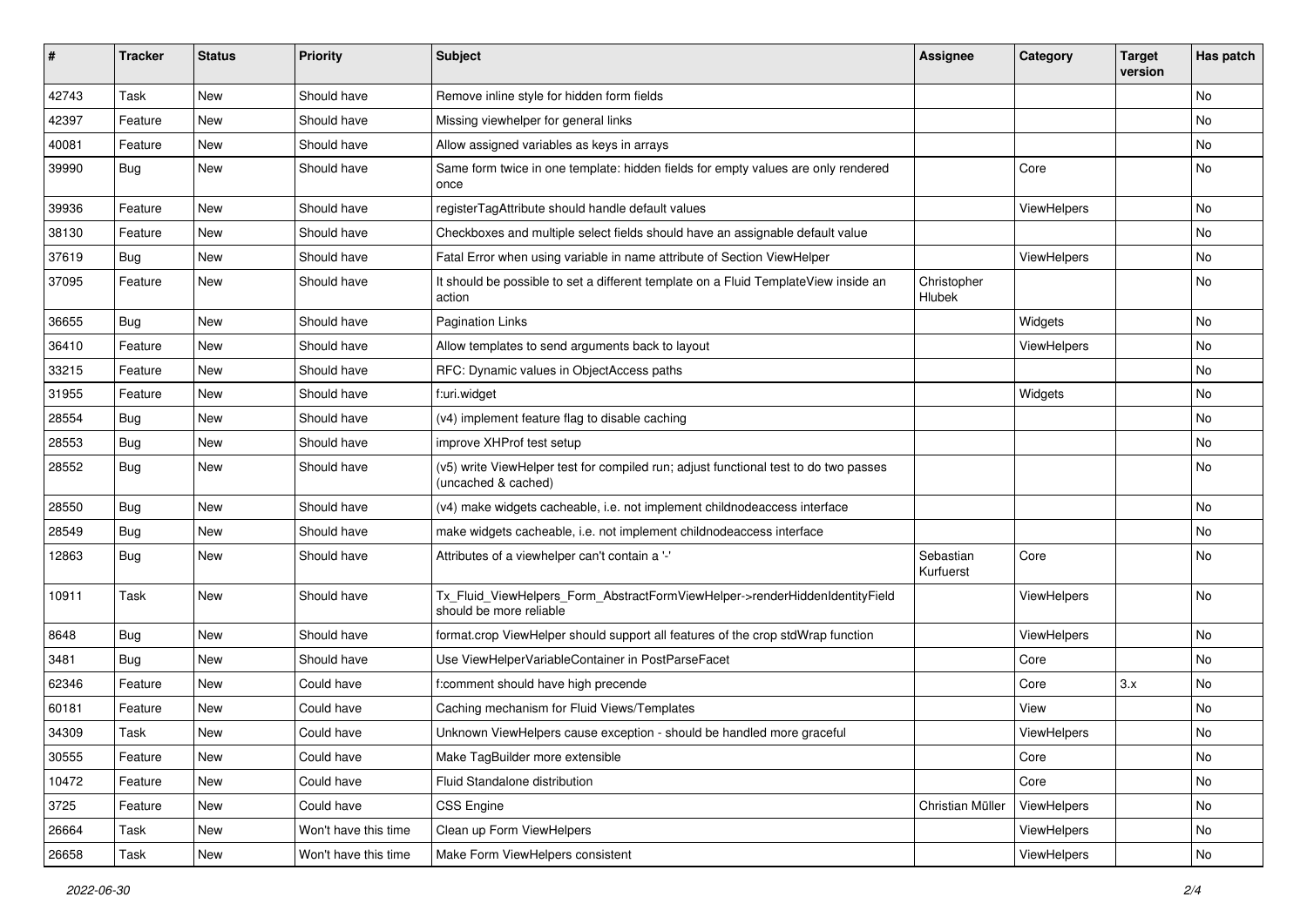| #     | <b>Tracker</b> | <b>Status</b>       | <b>Priority</b> | <b>Subject</b>                                                                                       | Assignee                    | Category    | <b>Target</b><br>version | <b>Has patch</b> |
|-------|----------------|---------------------|-----------------|------------------------------------------------------------------------------------------------------|-----------------------------|-------------|--------------------------|------------------|
| 13045 | Bug            | New                 | Should have     | Entity decode of strings are different between if-conditions and output of variable                  |                             |             |                          |                  |
| 9950  | Task           | New                 | Should have     | Binding to nested arrays impossible for form-elements                                                |                             | ViewHelpers |                          |                  |
| 9514  | Feature        | New                 | Should have     | Support explicit Array Arguments for ViewHelpers                                                     |                             |             |                          |                  |
| 4704  | Feature        | New                 | Should have     | Improve parsing exception messages                                                                   |                             | Core        |                          |                  |
| 48355 | Feature        | New                 | Could have      | Assign output of viewhelper to template variable for further processing.                             |                             |             |                          |                  |
| 1907  | Feature        | New                 | Could have      | Default values for view helpers based on context                                                     |                             | Core        |                          |                  |
| 28551 | Bug            | Accepted            | Should have     | (v4) backport VHTest                                                                                 | Sebastian<br>Kurfuerst      |             |                          | <b>No</b>        |
| 5933  | Feature        | Accepted            | Should have     | Optional section rendering                                                                           | Sebastian<br>Kurfuerst      | ViewHelpers |                          | No               |
| 9005  | Feature        | Accepted            | Could have      | Fluid Template Analyzer (FTA)                                                                        | Sebastian<br>Kurfuerst      |             |                          |                  |
| 58862 | Bug            | Needs<br>Feedback   | Should have     | FormViewHelper doesn't accept NULL as value for \$arguments                                          | Bastian<br>Waidelich        | ViewHelpers |                          | Yes              |
| 33628 | <b>Bug</b>     | Needs<br>Feedback   | Must have       | Multicheckboxes (multiselect) for Collections don't work                                             | Christian Müller            | ViewHelpers |                          | No               |
| 46289 | <b>Bug</b>     | Needs<br>Feedback   | Should have     | Enable Escaping Interceptor in XML request format                                                    |                             | View        | 2.0.1                    | No               |
| 46091 | Task           | Needs<br>Feedback   | Should have     | Show source file name and position on exceptions during parsing                                      |                             |             |                          | <b>No</b>        |
| 36662 | Bug            | Needs<br>Feedback   | Should have     | Checked state isn't always correct when property is collection                                       | Kevin Ulrich<br>Moschallski | ViewHelpers | 1.1.1                    | <b>No</b>        |
| 33394 | Feature        | Needs<br>Feedback   | Should have     | Logical expression parser for BooleanNode                                                            | <b>Tobias Liebig</b>        | Core        |                          | No               |
| 8491  | Task           | Needs<br>Feedback   | Should have     | link.action and uri.action differ in absolute argument                                               | Karsten<br>Dambekalns       | ViewHelpers |                          | No               |
| 3291  | Feature        | Needs<br>Feedback   | Should have     | Cacheable viewhelpers                                                                                |                             |             |                          | No.              |
| 8989  | Feature        | Needs<br>Feedback   | Could have      | Search path for fluid template files                                                                 |                             | View        |                          | No               |
| 45345 | Feature        | Needs<br>Feedback   | Should have     | Easy to use comments for fluid that won't show in output                                             |                             |             |                          |                  |
| 51239 | Bug            | <b>Under Review</b> | Must have       | AbstractViewHelper use incorrect method signature for "\$this->systemLogger->log()"                  | Adrian Föder                | Core        |                          | Yes              |
| 59057 | Bug            | <b>Under Review</b> | Must have       | Hidden empty value fields shoud be disabled when related field is disabled                           | Bastian<br>Waidelich        | ViewHelpers |                          | No               |
| 5636  | Task           | <b>Under Review</b> | Must have       | Form_RadioViewHelper and CheckBoxViewHelper miss check for existing object<br>before it is accessed. |                             |             |                          | No               |
| 65424 | Bug            | <b>Under Review</b> | Should have     | SelectViewHelper must respect option(Value Label)Field for arrays                                    |                             | ViewHelpers |                          | No               |